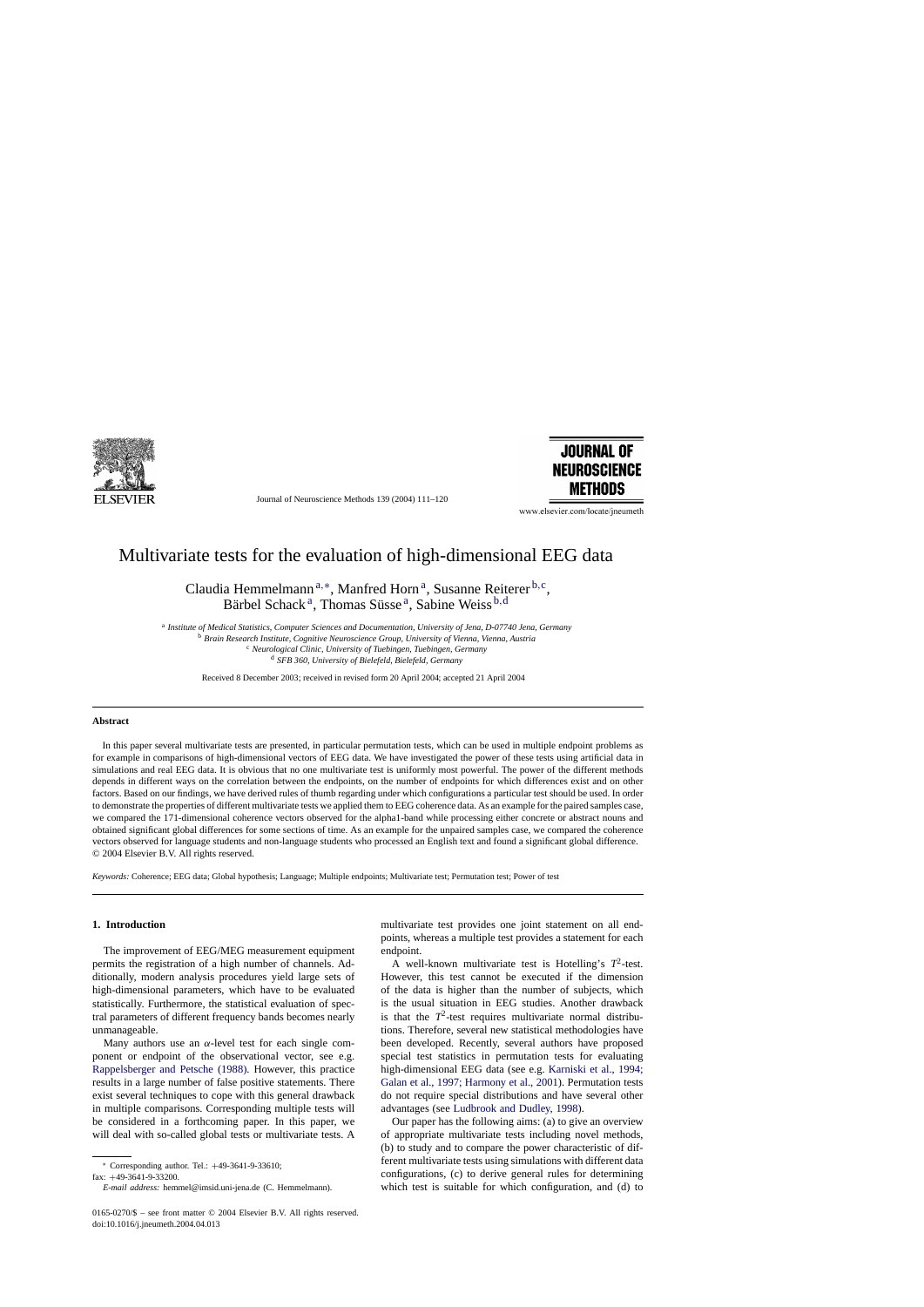<span id="page-1-0"></span>demonstrate the use of different multivariate tests in comparisons of large sets of coherence values obtained from EEG recordings during language processing in one group of subjects under different conditions (paired samples problem) and in two groups of subjects performing the same cognitive task (two independent samples problem).

## **2. Methods**

#### *2.1. Multivariate tests*

In analogy to the univariate case, we must differentiate between the case of paired samples and unpaired samples, i.e. two independent samples. In the paired samples case, we observe *n* subjects under two different conditions, say A and B. In the case of two independent samples, we observe  $n_1$ subjects under condition A and  $n_2$  subjects under condition B.

Our observations are vectors of dimension  $k$ . Let  $x =$  $(x_1, \ldots, x_k)$  and  $y = (y_1, \ldots, y_k)$  denote the random vectors with means  $(\mu_{x_1}, \ldots, \mu_{x_k})$  and  $(\mu_{y_1}, \ldots, \mu_{y_k})$ , respectively. In the paired and the unpaired samples case, *x* stands for the observations under condition A and *y* under condition B. We now can formulate the individual null hypotheses  $H_1$ :  $\mu_{x_1} = \mu_{y_1}, \dots, H_k$ :  $\mu_{x_k} = \mu_{y_k}$  and the global hypothesis  $H_0$ :  $\mu_{x_1} = \mu_{y_1}, \dots, \mu_{x_k} = \mu_{y_k}$ . This means, *H*<sub>0</sub> is the intersection  $H_0 = H_1 \cap ... \cap H_k$ . Tests for  $H_0$  are called global tests or multivariate tests, tests for  $H_1, \ldots, H_k$ are called multiple tests.

#### *2.1.1. The methods of Bonferroni and Simes*

The simplest way to test  $H_0$  at level  $\alpha$  is to test all individual hypotheses  $H_1, \ldots, H_k$  at level  $\alpha/k$  and to reject  $H_0$ , if and only if, at least one  $H_i$  can be rejected. This is the well-known Bonferroni method. Let  $P_1, \ldots, P_k$  be the *P*-values obtained when testing  $H_1, \ldots, H_k$ , and let  $P_{(1)} \leq$  $\ldots \leq P_{(k)}$  denote the ordered  $P_i$ . Then, the Bonferroni method rejects  $H_0$  if  $P_{(1)} \le \alpha/k$ .

Another simple test is the global test of [Simes \(1986\).](#page-9-0) This test rejects *H*<sup>0</sup> if  $P(i) \leq \alpha i / k$  for at least one  $i (1 \leq i \leq k)$  $k$ ). Note, that the mathematical proof that this test keeps the α-level was given only for the case of uncorrelated *P*-values. However, simulations by [Simes \(1986\),](#page-9-0) [Samuel-Chan \(1996\)](#page-9-0) and other authors permit the conclusion that with two-sided comparisons the  $\alpha$ -level is always kept. It is also kept with one-sided comparisons when the *P*-values are positively correlated. Only with negative correlations a slight but acceptable anti-conservativeness could be observed. Hence, there are no practical objections against using this test, generally.

A disadvantage of the Bonferroni method and the Simes test is that they cannot take into consideration the correlation between the endpoints or *P*-values. Nevertheless, with certain configurations they have higher power than some other tests that consider the correlation, see [Section 3.](#page-5-0)

#### *2.1.2. Methods of the O'Brien type*

A pure multivariate test, which considers the correlation, is Hotelling's  $T^2$ -test, which is well known. However, as already mentioned in [Section 1,](#page-0-0) this test is not appropriate for the analysis of EEG data, which comprise many components with few subjects. Another disadvantage is that this test requires *k*-variate normal distributions. The  $T^2$ -test has also the drawback that it cannot differentiate between any departures from  $H_0$  and departures of all endpoints into the same direction, i.e. it is not very sensitive against effects in the same direction.

In order to overcome the latter disadvantage of the  $T^2$ -test, several attempts have been made, e.g. in [O'Brien \(1984\),](#page-9-0) [Pocock et al. \(1987\),](#page-9-0) [Tang et al. \(1989\). T](#page-9-0)he rationale behind all methods proposed is the following: For each subject, one calculates a single score from its *k* component values. In this way, the *k*-variate problem is reduced to a univariate problem. With these scores, the matched pairs *t*-test is executed in the paired samples situation and the two-sample *t*-test in the two independent samples situation. For example, the score belonging to a subject of the so-called ordinary least squares (OLS) test of O'Brien is simply the sum of its standardized component values, and OLR stands for a version that uses the corresponding ranks. Unfortunately, it turned out that with these methods the  $\alpha$ -level could not be kept when the sample sizes are small, i.e. these tests are anti-conservative, see [Kropf \(2000\),](#page-9-0) [Reitmeir and Wassmer \(1996\)](#page-9-0), [Frick](#page-9-0) [\(1997\).](#page-9-0) However, [Läuter et al. \(1996\)](#page-9-0) succeeded in constructing corresponding tests that exactly keep the  $\alpha$ -level that are sensitive against departures from  $H_0$  either in one direction or in both directions, and that can be used with any *k* and *n*. We will consider three different tests of [Läuter](#page-9-0) [et al. \(1996\), n](#page-9-0)amely the standardized sum test (SS test), the principal component test (PC test) without scale correction and the PC test with scale correction. The SS test is sensitive against departures from  $H_0$  in all endpoints into the same direction. With this test, the different components may be measured in different scales, e.g. one in mm, another in kg, etc. or also if the ranges of possible values are different, e.g. if the range of one endpoint is 1–10 mm and the range of another endpoint 20–50 mm. The PC test with scale correction should be used if the different endpoints are measured in different scales or if the endpoints differ in their ranges. Otherwise, the PC test without scale correction is recommended. Useful descriptions of Läuter tests and other tests of the O'Brien type can be found in [Bregenzer \(2000\)](#page-9-0) as well as in [Kropf \(2000\).](#page-9-0)

These tests have one of the disadvantages of the  $T^2$ -test: they require *k*-variate normality. Tests that do not require special distributions are permutation tests.

## *2.1.3. Permutation tests*

The idea of permutation tests is an old one, however their broad practical application became possible only by fast computers. Below we will use numerical examples in order to explain the permutation principle for paired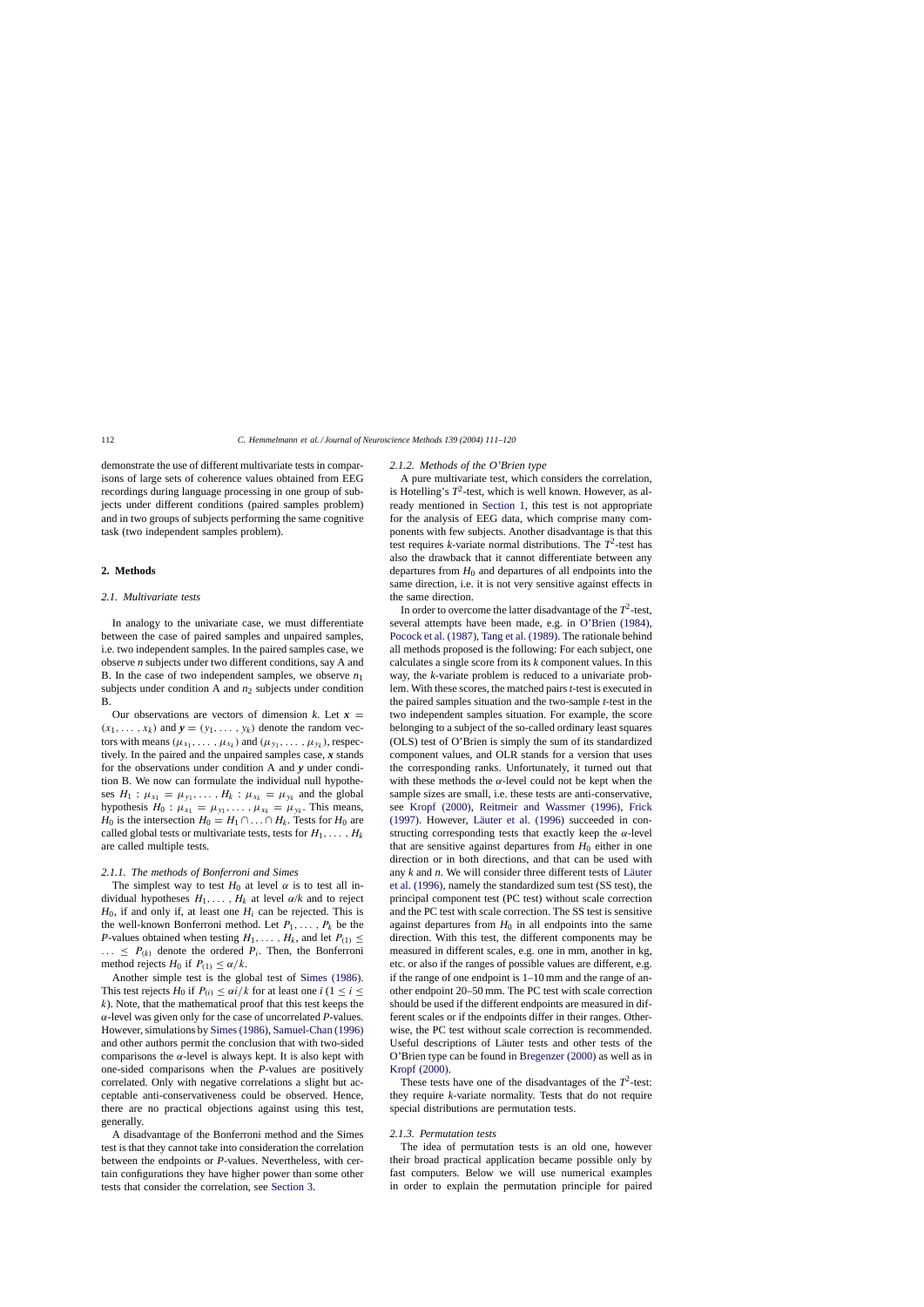| Table 1                                                                                                                 |  |  |  |  |
|-------------------------------------------------------------------------------------------------------------------------|--|--|--|--|
| Permutations of paired samples data of dimension $k = 2$ with $n = 3$ subjects, and values of different test statistics |  |  |  |  |

| Permutation       | Subject                                      | $(x_1, x_2)$               | $(y_1, y_2)$               | $t_1$    | $t_2$    | $t_{\text{sum}}$ | $t_{\text{sum}}$ | $t_{\rm max}$ |
|-------------------|----------------------------------------------|----------------------------|----------------------------|----------|----------|------------------|------------------|---------------|
| 1 (original data) | $\mathbf{1}$<br>$\sqrt{2}$<br>$\overline{3}$ | (8, 6)<br>(4, 3)<br>(6, 7) | (5, 2)<br>(3, 1)<br>(4, 4) | 3.46     | 5.20     | 8.66             | 8.66             | 5.20          |
| 2                 | 1<br>$\,2$<br>$\overline{3}$                 | (8, 6)<br>(4, 3)<br>(4, 4) | (5, 2)<br>(3, 1)<br>(6, 7) | 0.46     | 0.48     | 0.94             | 0.94             | $0.48\,$      |
| $\mathbf{3}$      | 1<br>$\overline{c}$<br>3                     | (8, 6)<br>(3, 1)<br>(6, 7) | (5, 2)<br>(4, 3)<br>(4, 4) | 1.11     | 0.90     | 2.01             | 2.01             | 1.11          |
| $\overline{4}$    | 1<br>$\sqrt{2}$<br>$\overline{3}$            | (8, 6)<br>(3, 1)<br>(4, 4) | (5, 2)<br>(4, 3)<br>(6, 7) | 0.00     | $-0.15$  | $-0.15$          | 0.15             | $-0.15$       |
| 5                 | $\mathbf{1}$<br>$\sqrt{2}$<br>3              | (5, 2)<br>(4, 3)<br>(6, 7) | (8, 6)<br>(3, 1)<br>(4, 4) | $0.00\,$ | $0.15\,$ | 0.15             | $0.15\,$         | $0.15\,$      |
| 6                 | $\mathbf{1}$<br>$\sqrt{2}$<br>3              | (5, 2)<br>(4, 3)<br>(4, 4) | (8, 6)<br>(3, 1)<br>(6, 7) | $-1.11$  | $-0.90$  | $-2.01$          | 2.01             | $-1.11$       |
| $\tau$            | 1<br>$\sqrt{2}$<br>3                         | (5, 2)<br>(3, 1)<br>(6, 7) | (8, 6)<br>(4, 3)<br>(4, 4) | $-0.46$  | $-0.48$  | $-0.94$          | 0.94             | $-0.48$       |
| 8                 | $\mathbf{1}$<br>$\sqrt{2}$<br>$\overline{3}$ | (5, 2)<br>(3, 1)<br>(4, 4) | (8, 6)<br>(4, 3)<br>(6, 7) | $-3.46$  | $-5.20$  | $-8.66$          | 8.66             | $-5.20$       |

sample and two independent sample analyses that employ *t*-statistics.

*2.1.3.1. Paired samples.* We consider an artificial numerical example given in [Blair and Karniski \(1993\), s](#page-9-0)ee Table 1. The sample size is  $n = 3$ , the dimension of observational vectors  $x$  and  $y$  is  $k = 2$ .

The total number of permutations is  $2^n = 2^3 = 8$ . What we call permutation 1 is the original data. A permutation is obtained by exchanging the *x*-vector of a subject for the *y*-vector of the same subject. Note that complete *x*- and *y*-vectors must be exchanged as their components are correlated. In this way, permutation 2 was obtained by exchanging the *x*-vector for the *y*-vector of subject 3, permutation 3 by exchanging the *x*-vector for the *y*-vector of subject 2, permutation 4 by exchanging the *x*-vectors for the *y*-vectors of subjects 2 and 3, etc. This approach is justified because all such permutations are equally likely when the null hypothesis of no difference between the two conditions is true.

Now, for each permutation, the paired samples *t*-statistic was calculated separately for each component.  $t_1$  is the *t*-value when comparing  $x_1$  and  $y_1$ , and  $t_2$  when comparing *x*<sup>2</sup> and *y*2. In order to combine the information from the univariate test statistics in a single multivariate test statistic, we have various possibilities. We can calculate  $t_{\text{sum}} = \sum_{j=1}^{k} t_j$ or  $t_{\text{sum}} = \sum_{j=1}^{k} |t_j|$  or  $t_{\text{max}} = t'_j$ , where  $t'_j$  is equal to the  $t_j$  $(j = 1, \ldots, k)$  which has the greatest absolute value. These test statistics were already used in [Blair et al. \(1994\). I](#page-9-0)n our example we have  $t_{\text{sum}} = t_1 + t_2$ ,  $t_{\text{sum}} = |t_1| + |t_2|$  and  $t_{\text{max}} = t_1$  if  $|t_1| > |t_2|$  or  $t_{\text{max}} = t_2$  if  $|t_1| \leq |t_2|$ .

The different test statistics are sensitive to different specific forms of departures from *H*0. *t*sum is sensitive to departures of all endpoints in the same direction, in contrast to  $t_{\text{sum}}$ .  $t_{\text{max}}$  is sensitive to departures in only a few endpoints. Other appropriate multivariate test statistics are the *t*-values of the Läuter tests which are denoted by  $t_{SS}$  for the SS test and by *t*<sub>PC</sub> for the PC test without scale correction and by *t*PC<sup>+</sup> for the PC test with scale correction. The use of these test statistics in permutation tests was already proposed in [Kropf \(2000\).](#page-9-0)

The statistic  $t_{\text{sum}}$  permits only two-sided testing, in contrast to the other statistics. One-sided testing requires to specify a direction of testing in advance. In our example, one-sided testing means to show that the mean vector of *x*<sup>1</sup> and  $x_2$  tends to be greater than that of  $y_1$  and  $y_2$ . Two sided testing does not specify a direction.

The sampling distribution of multivariate permutation statistics is obtained by computing the desired test statistic for all permutations. As under  $H_0$  all permutations are equally likely, we can easily calculate the *P*-value, i.e. the probability of obtaining an observation which under  $H_0$  is at least as extreme as that of the original data. In our case, the *P*-value is the number of permutations for which the test statistic has a value not smaller than that of the original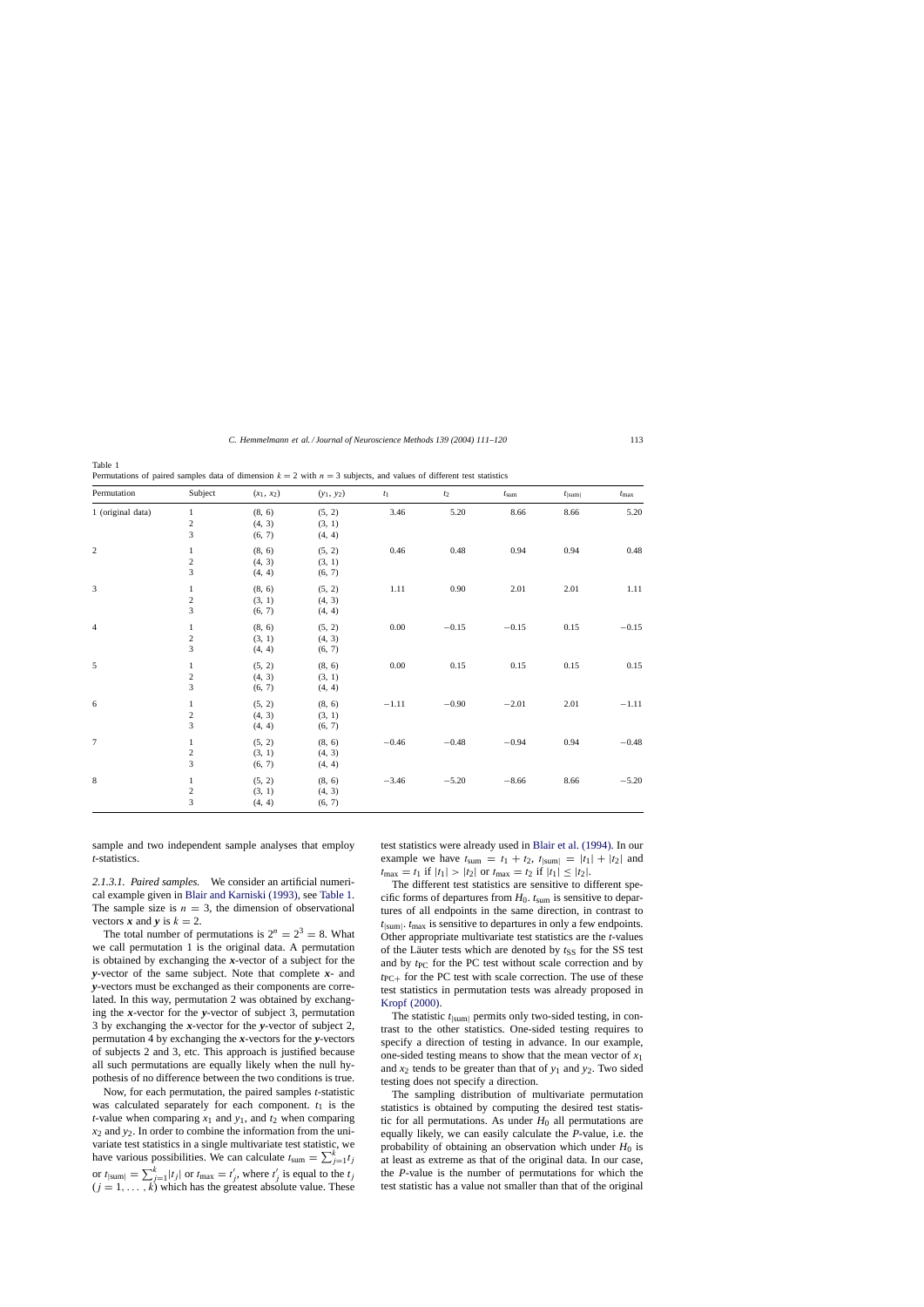<span id="page-3-0"></span>data, divided by the total number of permutations. In our example, the test statistics  $t_{\text{sum}}$ ,  $t_{\text{sum}}$ , and  $t_{\text{max}}$  attain their maximum value for permutation 1, i.e. for the original data. Therefore, the probability of obtaining for *t*sum a value not smaller than 8.66 is  $1/8 = 0.125$  as only one of the eight *t*sum values is not smaller than 8.66, i.e. the one-sided *P*-value is 0.125. The same applies to  $t_{\text{max}}$ . For  $t_{\text{sum}}$  we have only a two-sided test. Its *P*-value is  $2/8 = 0.25$ . In order to calculate two-sided *P*-value for  $t_{\text{sum}}$  (or  $t_{\text{max}}$ ), we determine the number of permutations where the absolute value of  $t_{\text{sum}}$  ( $t_{\text{max}}$ ) is equal to or greater than the corresponding absolute value for the original data, and divide it by the number of permutations. Then the two-sided *P*-value for  $t_{\text{sum}}$  (and  $t_{\text{max}}$ ) is 0.25.

If *n* is large, it is difficult to perform the calculations for all  $2<sup>n</sup>$  permutations. Then, the so-called Monte Carlo method is used which means that *M* permutations are randomly selected out of all possible permutations. The *P*-value is then the number of permutations for which the test statistic has a value not smaller than that for the original data, divided by *M*. The difference between the exact and the Monte Carlo method is negligible when *M* is large.

*2.1.3.2. Two independent samples.* Before we explain the permutation test for two independent samples we introduce a new multivariate test statistics for two-sided comparisons of two independent samples. Its use in permutation tests showed a surprisingly high power for some configurations, see [Section 3. T](#page-5-0)he suggestion comes from [Good \(2000\)](#page-9-0) who used the term  $\sum_{i=1}^{n_2} (y_i - \bar{x})^2$  in a test statistic for detecting differences between means in the univariate case for a special situation.

Let the *k*-variate observations we obtain for two independent samples be given in a data matrix

$$
\begin{pmatrix}\n x_{11} & \cdots & x_{1k} \\
\vdots & & \vdots \\
x_{n_1 1} & \cdots & x_{n_1 k} \\
y_{11} & \cdots & y_{1k} \\
\vdots & & \vdots \\
y_{n_2 1} & \cdots & y_{n_2 k}\n\end{pmatrix}.
$$

For all components, we calculate the sample means  $\bar{x}_j = (1/n_1) \sum_{i=1}^{n_1} x_{ij}$  and  $\bar{y}_j = (1/n_2) \sum_{i=1}^{n_2} y_{ij}$ , the sample variances  $s_{x_j}^2 = (1/(n_1 - 1)) \sum_{i=1}^{n_1} (x_{ij} - \bar{x}_j)^2$ and  $s_{y_j}^2 = (1/(n_2 - 1))\sum_{i=1}^{n_2} (y_{ij} - \bar{y}_j)^2$ , and the differences  $v_{ij} = (y_{ij} - \bar{x}_j) / \sqrt{s_{y}^2 + s_{x_j}^2 / n_1}$  and  $w_{ij} =$  $(x_{ij} - \bar{y}_j)/\sqrt{s_{x_j}^2 + s_{y_j}^2/n_2}$  (*j* = 1, ..., *k*). Note that the denominators in  $v_{ij}$  and  $w_{ij}$  are the estimates of the standard deviations of the respective numerators. Now we calculate the means  $\bar{v} = (1/kn_2) \sum_{j=1}^k \sum_{i=1}^{n_2} v_{ij}$  and  $\bar{w} =$  $(1/kn_1)\sum_{j=1}^k\sum_{i=1}^{n_1}w_{ij}$ , the differences  $a_{ij} = v_{ij} - \bar{v}$  (*i* =

1,...,  $n_2$ ,  $j = 1, \ldots, k$ ) and  $a_{ij}^* = w_{ij} - \bar{w}$  ( $i = 1, \ldots, n_1$ ,  $j = 1, \ldots, k$ , and the component-wise test statistics  $a_j =$  $(1/n_2)\sum_{i=1}^{n_2} a_{ij}^2 + (1/n_1)\sum_{i=1}^{n_1} (a_{ij}^*)^2$  (*j* = 1, ..., *k*). Finally we determine  $t_a = \max\{a_1, \ldots, a_k\}$ , which is the new global test statistic we propose. Note that  $a_j$  ( $j = 1, \ldots, k$ ) and with it  $t_a$  are symmetric in  $x$  and  $y$ , i.e. exchanging the two samples gives the same value.

The rationale behind this proposal will be explained under simplifying assumptions. Let the mean vectors ( $\mu_{x_1}, ..., \mu_{x_k}$ ) and  $(\mu_{y_1}, ..., \mu_{y_k})$  differ in exactly *m* components, for example  $\mu_{y_i} - \mu_{x_i} = \Delta_i$  (i = 1, ..., m) and  $\mu_{y_i} - \mu_{x_i} = 0$  $(i = m + 1, \ldots, k)$ . Assume that  $n_1$  and  $n_2$  are very large, so that  $s_{x_j}^2$  and  $s_{y_j}^2$  can be replaced by their respective expectations  $\sigma_{x_j}^2$  and  $\sigma_{y_j}^2$ , and  $s_{x_j}^2/n_1$  and  $s_{y_j}^2/n_2$  by 0. In addition assume that  $\sigma_{x_j}^2 = \sigma_{y_j}^2 = \sigma_j^2$ . Then

$$
E(a_{ij}) = \frac{E(y_{ij}) - E(\bar{x}_j)}{\sigma_j} - E(\bar{v}) = \frac{\Delta_j}{\sigma_j} - \frac{1}{k} \sum_{l=1}^{m} \frac{\Delta_l}{\sigma_l},
$$

and

$$
E(a_{ij}^*) = \frac{E(x_{ij}) - E(\bar{y}_j)}{\sigma_j} - E(\bar{w}) = -\left(\frac{\Delta_j}{\sigma_j} - \frac{1}{k} \sum_{l=1}^m \frac{\Delta_l}{\sigma_l}\right) \quad (j = 1, \dots, m).
$$

Thus, for large values of  $|\Delta_j/\sigma_j|$  we can expect that  $|a_{ij}|$  and  $|a_{ij}^*|$  with it  $a_j$  and finally  $t_a$  are large.

Note that  $E(a_{ij}) = E(a_{ij}^*) = 0$ , if  $m = k$  and  $\Delta_1/\sigma_1 =$  $\cdots = \Delta_k/\sigma$ , so that  $t_a$  provides a low power. This can be seen in our simulation results in [Figs. 3 and 4](#page-6-0) in [Section 3.](#page-5-0) However, such a situation will rarely be met in practice.

We now explain the permutation principle when comparing two independent samples. Again, we use a simple numerical example, see [Table 2.](#page-4-0) The two independent samples have the sizes  $n_1 = 3$  (subjects under condition A) and  $n_2 = 2$  (subjects under condition B). The dimension of the observational vectors x and y is  $k = 2$ . Permutation 1 is the original data. The way of permuting is different from that in the paired samples case. We now exchange vectors observed in subjects under A for vectors observed in (other) subjects under B. So permutation 2 was obtained by exchanging the *x*-vector of the first subject of the sample under A for the *y*-vector of the first subject of the sample under B, permutation 3 by exchanging the *x*-vector of the second subject under A for the *y*-vector of the first subject under B, etc. In this way we obtain  $(n_1 + n_2)!/(n_1!n_2!) = 5!/(3!2!) = 10$ permutations. The justification for this approach is similar as in the paired samples case. Now, for each permutation, the values  $t_1$  and  $t_2$  of the *t*-statistic for the case of two independent samples were calculated separately for each of the two components. Finally, the multivariate test statistics  $t_{\text{sum}}$ ,  $t_{\text{sum}}$ , and  $t_{\text{max}}$  were calculated from  $t_1$  and  $t_2$  in the same way as in the paired samples case. In addition, the new test statistic *t*<sup>a</sup> was calculated. Now, the *P*-values can be calculated as described for the paired samples case. For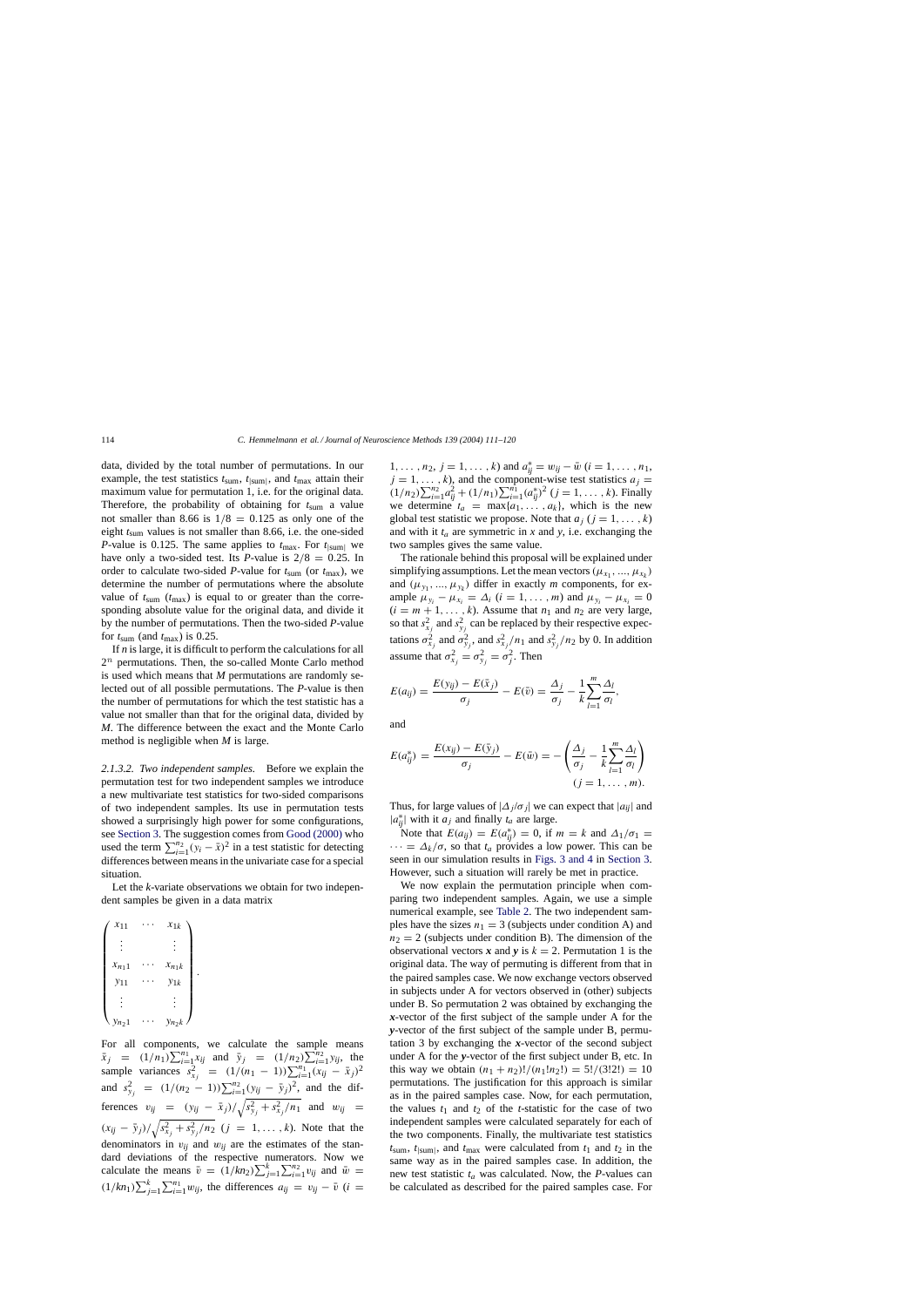<span id="page-4-0"></span>

| Table 2                                                                                                                                      |  |  |  |
|----------------------------------------------------------------------------------------------------------------------------------------------|--|--|--|
| Permutations of two-dimensional data of two independent samples with sizes $n_1 = 3$ and $n_2 = 2$ , and values of different test statistics |  |  |  |

| Permutation       | $(x_1, x_2)$               | $(y_1, y_2)$     | $t_{\rm 1}$ | $t_{\rm 2}$ | $t_{\text{sum}}$ | $t_{\text{sum}}$ | $t_{\mbox{max}}$ | $t_a$    |
|-------------------|----------------------------|------------------|-------------|-------------|------------------|------------------|------------------|----------|
| 1 (original data) | (8, 6)<br>(4, 3)<br>(6, 7) | (5, 2)<br>(3, 1) | 1.20        | 2.40        | 3.60             | 3.60             | 2.40             | 1.72     |
| $\sqrt{2}$        | (5, 2)<br>(4, 3)<br>(6, 7) | (8, 6)<br>(3, 1) | $-0.25$     | $0.18\,$    | $-0.07$          | 0.43             | $-0.25$          | $0.82\,$ |
| $\mathfrak{Z}$    | (8, 6)<br>(5, 2)<br>(6, 7) | (4, 3)<br>(3, 1) | 2.37        | 1.42        | 3.79             | 3.79             | 2.37             | 1.22     |
| $\overline{4}$    | (8, 6)<br>(4, 3)<br>(5, 2) | (6, 7)<br>(3, 1) | 0.61        | $-0.12$     | 0.59             | 0.73             | 0.61             | $0.97\,$ |
| 5                 | (3, 1)<br>(4, 3)<br>(6, 7) | (5, 2)<br>(8, 6) | $-1.36$     | $-0.12$     | $-1.48$          | 1.48             | $-1.36$          | 1.22     |
| $\sqrt{6}$        | (8, 6)<br>(3, 1)<br>(6, 7) | (5, 2)<br>(4, 3) | 0.61        | 0.89        | 1.50             | 1.50             | 0.89             | $0.78\,$ |
| $\tau$            | (8, 6)<br>(4, 3)<br>(3, 1) | (5, 2)<br>(6, 7) | $-0.25$     | $-0.44$     | $-0.69$          | 0.69             | $-0.44$          | 0.77     |
| 8                 | (5, 2)<br>(3, 1)<br>(6, 7) | (8, 6)<br>(4, 3) | $-0.71$     | $-0.44$     | $-1.15$          | 1.15             | $-0.71$          | 0.84     |
| $\overline{9}$    | (5, 2)<br>(4, 3)<br>(3, 1) | (8, 6)<br>(6, 7) | $-2.85$     | $-5.40$     | $-8.25$          | 8.25             | $-5.40$          | 3.94     |
| 10                | (8, 6)<br>(5, 2)<br>(3, 1) | (4, 3)<br>(6, 7) | $0.17\,$    | $-0.81$     | $-0.64$          | 0.98             | $-0.81$          | $1.10\,$ |

example, as we have two permutations with  $t_{\text{sum}} \geq 3.60$ , the one-sided *P*-value for  $t_{\text{sum}}$  is  $2/10 = 0.2$ . The one-sided *P*-value for  $t_{\text{max}}$  is 0.1. The two-sided *P*-values for  $t_{\text{max}}$  and  $t_a$  are 0.2, and for  $t_{\text{sum}}$  and  $t_{\text{sum}}$  are 0.3.

## *2.2. Artificial data and real data (EEG data)*

## *2.2.1. Artificial data*

We generated samples from *k*-variate normal, exponential and log-normal distributions for special configurations of means and correlation coefficients, and executed the different multivariate tests described in [Section 2.1.](#page-1-0) The components of *k*-variate normally distributed vectors *x* and *y* had common variance 1. For all distributions, the means  $\mu_{x_1}, ..., \mu_{x_k}$  and  $\mu_{y_1}, ..., \mu_{y_k}$  were chosen so, that  $\mu_{y_i}-\mu_{x_i} =$  $\Delta$  (*i* = 1, ..., *m*) and  $\mu_{y_i} - \mu_{x_i} = 0$  (*i* = *m* + 1, ..., *k*). This means we considered *m* false and *k*−*m* true hypotheses, and the deviations of the false hypotheses were all into the same direction. The value of *m* was varied between 1 and *k*.

In the paired samples case, we denote the coefficients of correlation between the differences  $x_i - y_i$  and  $x_j - y_j$  by  $\rho_{ij}$  $(1 \le i \le j \le k)$ . In the case of two independent samples,

 $\rho_{ij}$  denotes the coefficient of correlation between the components  $x_i$  and  $x_j$  as well as between the components  $y_i$  and  $y_i$  ( $1 \le i \le j \le k$ ). For both paired and unpaired samples, we first considered the case  $\rho_{ij} = \rho$  ( $i \neq j$ ), i.e. constant (low, moderate or high) correlation. However, in most practical situations, the correlation coefficients  $\rho_{ij}$  do not have the same value and the same sign. Therefore, we also considered the following two types of correlation matrices Corr1 and Corr2. The matrix

$$
\text{Corr1} = \begin{pmatrix} 1 & \frac{k-1}{k} & \frac{k-2}{k} & \cdots & \frac{1}{k} \\ \frac{k-1}{k} & 1 & \frac{k-1}{k} & \cdots & \frac{2}{k} \\ \frac{k-2}{k} & \frac{k-1}{k} & 1 & \cdots & \frac{3}{k} \\ \vdots & \vdots & \vdots & \cdots & \vdots \\ \frac{1}{k} & \frac{2}{k} & \frac{3}{k} & \cdots & 1 \end{pmatrix}
$$

may be typical for longitudinal observations, e.g. time series where neighboring observations have higher correlations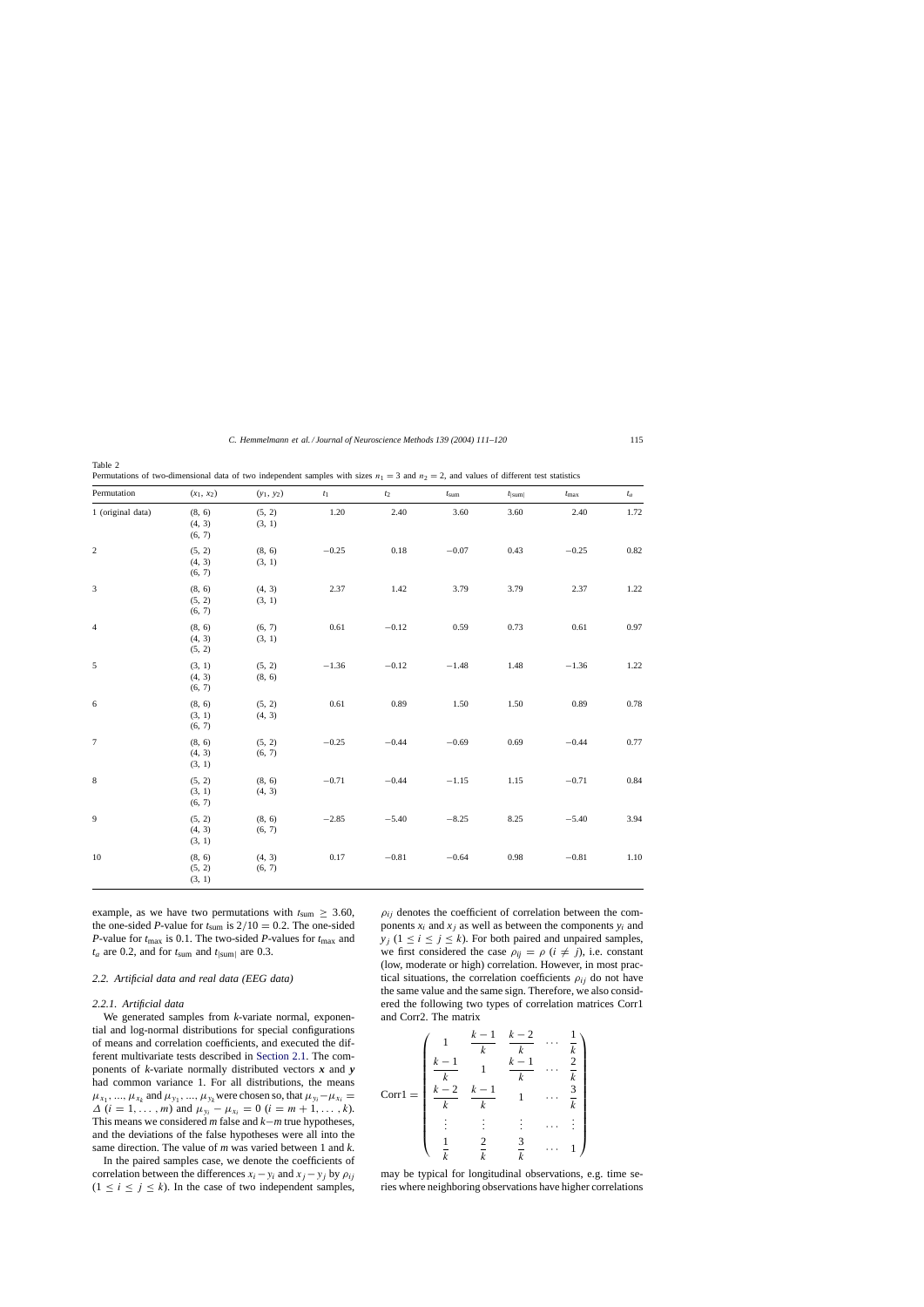<span id="page-5-0"></span>than more distant observations. The matrix

$$
Corr2 = \begin{pmatrix} R1 & R2 & R2 \\ R2 & R1 & R2 \\ R2 & R2 & R1 \end{pmatrix}
$$

with

$$
R1 = \begin{pmatrix} 1 & 2/3 & \cdots & 2/3 \\ 2/3 & 1 & \cdots & 2/3 \\ \vdots & \vdots & \cdots & \vdots \\ 2/3 & 2/3 & \cdots & 1 \end{pmatrix}
$$

and

$$
R2 = \begin{pmatrix} -1/3 & -1/3 & \cdots & -1/3 \\ -1/3 & -1/3 & \cdots & -1/3 \\ \vdots & \vdots & \cdots & \vdots \\ -1/3 & -1/3 & \cdots & -1/3 \end{pmatrix}
$$

was used in order to investigate a case where both, positive and negative correlations occur.

The number of repeated simulations for any configuration was 5000, the number of permutations in each permutation test was 1000.

## *2.2.2. EEG data*

The EEG was recorded with 19 gold-disc electrodes according to the 10–20 system against the averaged signals  $(A1+A2)/2$  of both ear lobe electrodes. Filter settings were 0.3–35 Hz, sampling frequency was 256 Hz. Epochs with artifacts were eliminated from further processing.

*2.2.2.1. Word processing under different conditions.* Twenty-three right-handed female native German speakers participated in the experiment (age 22–26). Two word lists each containing either 25 concrete or 25 abstract German nouns were selected and psycholinguistically controlled (e.g. [Weiss and Müller, 2003\)](#page-9-0). Nouns had a mean word length of  $0.9 s \pm 0.08$  and were auditorily presented with an interstimulus interval of 2.5 s. Participants were requested to memorize the presented nouns and had to recall them after the presentation. A trigger marked the beginning of each word presentation, and the following 1 s EEG epochs were selected for coherence analysis. Instantaneous coherence values for each electrode pair of the alpha1-band (8–10 Hz) were computed with a time resolution of approximately 4 ms in accordance with the sampling frequency of 256 Hz on the basis of an ARMA model with time-varying model parameters (see e.g. [Schack et al., 1999, 2003\).](#page-9-0) The chosen frequency resolution was 0.5 Hz. Averaging was performed within the alpha1-band (8–10 Hz) over adjacent spectral lines. For each trial 250 instantaneous coherence values were obtained. The next step was averaging over the single trials time point by time point. For data reduction, the 1 s trials were divided into 10 sections of 100 ms. This yielded

10 coherence values per presentation mode and per word category.

The comparison of coherence values for all 171 electrode pairs accompanying concrete and abstract nouns processing requires a multivariate test for paired samples.

*2.2.2.2. Foreign language processing by different groups.* A group of 19 foreign language students (all studying English language and linguistics at university level) and a second group of 19 non-language students (studying other subjects than languages), all mother-tongue German speakers, participated in the experiment. The subjects had to watch various video sequences of TV news on a TV screen. The stimulus material used in this study comprised nine individual tasks. Each task was a sequence of an approximately 2 min video-recorded TV news text. The TV news texts were presented in British English, in American English and in Austrian German, and in three modalities: visual  $+$  auditory (TV mode), auditory only and visual only. Looking at a gray flickering picture was chosen as a control situation in order to control individual base-line effects.

For all electrode pairs ordinary coherence values of the alpha1-frequency band (8–10 Hz) were calculated according to the Bartlett algorithm by using 2 s intervals for averaging procedures.

We evaluated one of the three TV-news (British English) which were presented in TV mode (visually  $+$  auditory). The comparison of the 171-dimensional vectors of coherence values of the two groups of subjects requires a multivariate test for two independent samples.

## **3. Results**

## *3.1. Power characteristics and power comparisons*

Power is a statistical term. The power of a multivariate test is the probability of rejecting the global null hypothesis if it is false. It may depend on various quantities, e.g. the correlation between the components, the number of components, the number of components where differences exist, etc. In order to estimate the power and to study its dependence on these quantities it is common to perform computer simulations. For this purpose, we generated samples from *k*-variate distributions as described in [Section 2.2.1,](#page-4-0) and applied the different multivariate tests introduced in [Section 2.1. T](#page-1-0)he results reported in the sequel are restricted to two-sided testing and to normal distributions. The results for other distributions were similar. They are not shown here.

We observed that the power of most (but not all) methods increases with increasing *m*/*k*. This is what one would expect.

When  $\rho_{ij} = \rho$  for  $i \neq j$ , i.e. when the correlation is the same for all pairs of components, the influence of the correlation on the power is different for different methods, see [Figs. 1 and 2.](#page-6-0)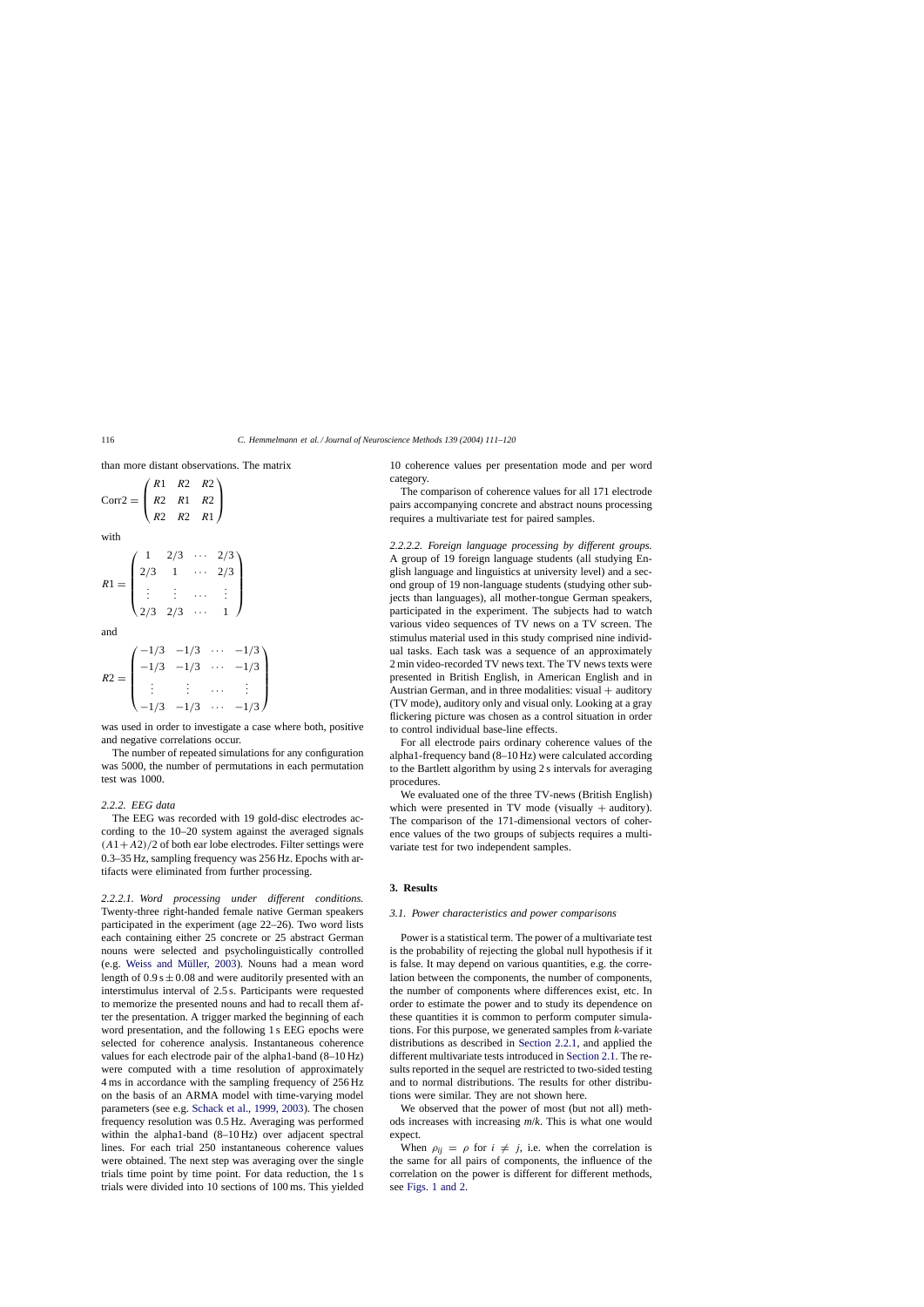<span id="page-6-0"></span>

Fig. 1. Power dependence on the correlation  $\rho$  in the paired samples case for  $m = 5$  (left side) and  $m = 35$  (right side) ( $k = 40$ ,  $n = 20$ ,  $\Delta = 0.4$ ,  $\alpha = 0.05$ ).

The power of the permutation test with  $t_{\text{max}}$  is higher than the power of all other methods, if *m*/*k* is small, see Fig. 1, left side. A comparison of the remaining methods shows that the Simes method and the Bonferroni method have a relatively high power if  $\rho$  is small or medium. A different characteristic and rank order of the methods can be observed if *m*/*k* is large, see Fig. 1, right side. Note also that with large  $m/k$  the power decreases when  $\rho$  increases. This tendency was also reported in other papers, e.g. in [Blair et al. \(1994\).](#page-9-0)

*t*max is superior also with medium *m*/*k* as long as the correlation is high, see Fig. 2, right side. However,  $t_{\text{max}}$  and also Bonferroni and Simes are inferior with low correlation and large *m*/*k*, see Fig. 2, left side. Note that in each situation a better test exists than the methods of Simes or Bonferroni. This applies also for the two independent samples case. Hence, in the power plots for this case we will omit the Simes and Bonferroni methods.

In the two independent samples case, we obtained similar results as in the paired samples case when using the same



Fig. 2. Power dependence on  $m/k$  in the paired samples case for  $\rho = 0.2$ (left side) and  $\rho = 0.8$  (right side) ( $k = 40$ ,  $n = 20$ ,  $\Delta = 0.4$ ,  $\alpha = 0.05$ ).



Fig. 3. Power values in the two independent samples case for  $k = 20$ (left side) and  $k = 100$  (right side) ( $\rho = 0.8$ ,  $n_1 = n_2 = 10$ ,  $\Delta = 0.7$ ,  $\alpha = 0.05$ 

test statistics. When applying the new statistic  $t_a$  introduced in [Section 2.1.3.2, w](#page-3-0)e obtained more powerful tests for equal correlations, see Fig. 3. Note that the power of the test with  $t_a$  is higher for  $k = 100$  than for  $k = 20$  when  $m/k$  is 0.1 or 0.9, whereas the power of the other tests seems to be independent of *k*. Only, when  $m = k$ ,  $t_a$  provides a low power, see also Fig. 4. The explanation is given in [Section](#page-3-0) [2.1.3.2.](#page-3-0)

When considering the correlation structures given by the matrices Corr1 and Corr2, we obtained the power estimates in Fig. 4. Under Corr1 the power curves do not differ so strongly as under Corr2 where the tests with  $t_{SS}$  and  $t_{sum}$ are distinctly better. Under both correlation structures  $t_a$  provides low power. However, as already mentioned, in these simulations all *m* mean differences  $\mu_{y_i} - \mu_{x_i}$  were positive. If we considered positive and negative differences, the power for  $t_{SS}$  and  $t_{sum}$  would be lower and the power for  $t_a$  higher.

[Table 3](#page-7-0) provides an overview of which methods were best in which configuration. The statements there may be helpful



Fig. 4. Power values in the two independent samples case with correlation matrix Corr1 (left side) and correlation matrix Corr2 (right side) ( $k = 15$ ,  $n_1 = n_2 = 10, \Delta = 0.7, \alpha = 0.05$ .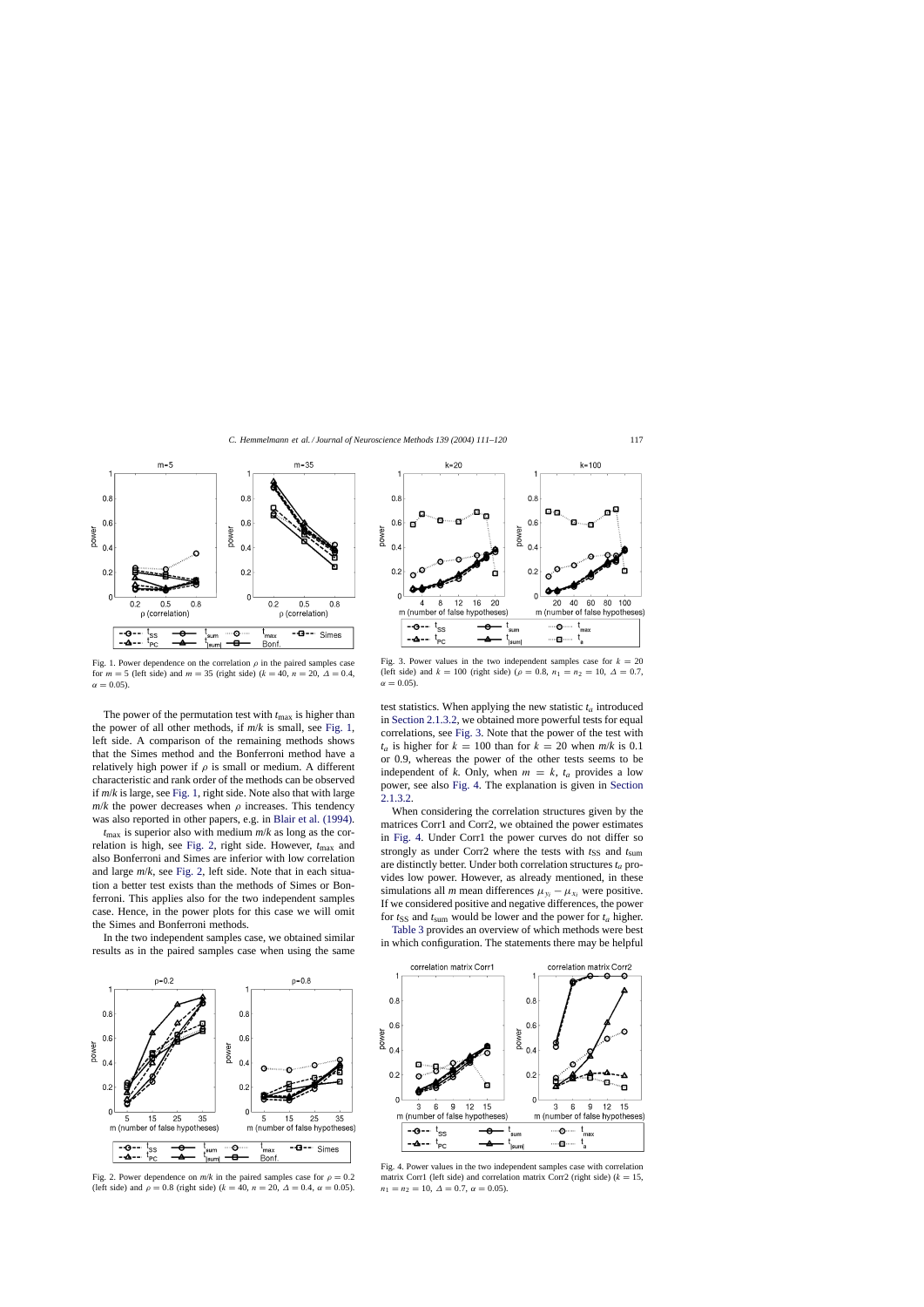<span id="page-7-0"></span>Table 3

| Best multivariate tests under different configurations for paired samples and two independent samples |                                     |                                                      |  |  |
|-------------------------------------------------------------------------------------------------------|-------------------------------------|------------------------------------------------------|--|--|
| Correlation                                                                                           | Relative number of false hypotheses | Paired samples                                       |  |  |
| $\rho = 0.2$                                                                                          | Small<br>Medium                     | $t_{\rm max}$ , Simes, Bonferroni<br>$t_{\rm bound}$ |  |  |

| $\rho = 0.2$ | Small  | $t_{\text{max}}$ , Simes, Bonferroni                                    | $t_a$                                                                   |
|--------------|--------|-------------------------------------------------------------------------|-------------------------------------------------------------------------|
|              | Medium | $t_{\text{sum}}$                                                        | $t_{\text{sum}}$                                                        |
|              | Large  | $t_{\text{sum}}$ , $t_{\text{sum}}$ , $t_{\text{SS}}$ , $t_{\text{PC}}$ | $t_{\text{sum}}$ , OLS, $t_{SS}$                                        |
| $\rho = 0.8$ | Small  | $t_{\rm max}$                                                           | $t_a$                                                                   |
|              | Medium | $t_{\rm max}$                                                           | $t_a$                                                                   |
|              | Large  | $t_{\text{max}}$ , $t_{\text{sum}}$ , $t_{\text{sum}}$                  | $t_{\text{SS}}$ , $t_{\text{sum}}$                                      |
| Corr1        | Small  | $t_{\rm max}$                                                           | $t_a$                                                                   |
|              | Medium | $t_{\rm max}$                                                           | $t_{\rm max}$                                                           |
|              | Large  | $t_{\text{sum}}$ , $t_{\text{sum}}$ , $t_{\text{SS}}$ , $t_{\text{PC}}$ | $t_{\text{sum}}$ , $t_{\text{sum}}$ , $t_{\text{SS}}$ , $t_{\text{PC}}$ |
| Corr2        | Small  | $t_{\text{sum}}, t_{\text{SS}}$                                         | $t_{\text{sum}}$ , OLS, $t_{SS}$ , OLR                                  |
|              | Medium | $t_{\text{sum}}, t_{\text{SS}}$                                         | $t_{\text{sum}}$ , OLS, $t_{SS}$ , OLR                                  |
|              | Large  | $t_{\text{sum}}, t_{\text{SS}}, t_{\text{sum}}$                         | $t_{\text{sum}}$ , OLS, $t_{\text{SS}}$ , OLR                           |

to decide which of the different tests or test statistics should be used for evaluating data at hand.

# *3.2. Applications of multivariate tests to EEG coherence data*

# *3.2.1. Paired samples of word processing under two different conditions*

The data we now evaluate come from the experiment described in [Section 2.2.2.1.](#page-5-0) The number of subjects was 23. For each subject, a vector of 171 coherence values was obtained under two different conditions, namely under the processing of either concrete or abstract nouns. The coherence values are given for 10 sections of time: 0–100, 100–200, ... , 900–1000 ms. For each section, we tested the global hypothesis of no difference between concrete and abstract nouns processing in all 171 components. The *P*-values obtained for the permutation test with the different test statistics are given in Table 4. *P*-values smaller than 0.05 are in bold type, which means that the corresponding tests rejected the global hypothesis at the 5% level. The *P*-values for the Bonferroni and the Simes methods are omitted. Neither rejected the global hypothesis. The pure Läuter tests also did not provide significance in contrast to permutation tests that used the Läuter test statistics. It can be seen that in different sections different tests provided significance.

Two independent samples

# *3.2.2. Paired samples from longitudinal observations of word processing for only one component under two different conditions*

In this section, we consider the same data as in the former section. However, we now evaluate only the coherence values obtained for one of the 171 components, namely for the electrode pair P3/O1, as a function of time. As we have 10 sections of time, we have a multivariate test problem of dimension  $k = 10$ . The mean coherence values under processing of abstract and concrete nouns are given for the 10 sections of time in [Fig. 5,](#page-8-0) left side.

This illustration and also the boxplots of the pairwise differences in [Fig. 5,](#page-8-0) right side, suggest that the presentation of abstract nouns results in higher coherence values than the presentation of concrete nouns for this electrode pair. When we separately test each of the 10 differences with the Wilcoxon test, we obtain *P*-values greater than 0.05, see [Fig. 5,](#page-8-0) right side. However, the *P*-values of the multivariate permutation tests with the test statistics  $t_{\text{sum}}$  and  $t_{\text{SS}}$ are 0.05 and 0.046, respectively, see [Table 5.](#page-8-0) This permits the rejection of the global null hypothesis and confirms that the curve of coherence values over the 10 sections of time

Table 4 *P*-values of the multivariate permutation test with different test statistics for 10 sections of time

| Test             | Time in ms |             |             |             |             |             |             |         |         |          |  |
|------------------|------------|-------------|-------------|-------------|-------------|-------------|-------------|---------|---------|----------|--|
|                  | $0 - 100$  | $100 - 200$ | $200 - 300$ | $300 - 400$ | $400 - 500$ | $500 - 600$ | $600 - 700$ | 700-800 | 800-900 | 900-1000 |  |
| $t_{\text{sum}}$ | 0.0164     | 0.1202      | 0.1216      | 0.3455      | 0.0344      | 0.0482      | 0.3091      | 0.3433  | 0.6591  | 0.5607   |  |
| $t_{\text{sum}}$ | 0.0212     | 0.1462      | 0.0842      | 0.1910      | 0.0230      | 0.0308      | 0.2198      | 0.2743  | 0.4269  | 0.5005   |  |
| $t_{\rm max}$    | 0.2845     | 0.0368      | 0.0660      | 0.0576      | 0.0252      | 0.0174      | 0.0458      | 0.0336  | 0.2517  | 0.7197   |  |
| $t_{SS}$         | 0.0144     | 0.1218      | 0.1290      | 0.3575      | 0.0336      | 0.0526      | 0.3133      | 0.3477  | 0.6591  | 0.5581   |  |
| $t_{PC}$         | 0.0138     | 0.0928      | 0.0640      | 0.1616      | 0.0202      | 0.0208      | 0.2250      | 0.2887  | 0.5581  | 0.5167   |  |
| $tpC+$           | 0.0148     | 0.1022      | 0.0732      | 0.2216      | 0.0236      | 0.0308      | 0.2835      | 0.3285  | 0.5617  | 0.5143   |  |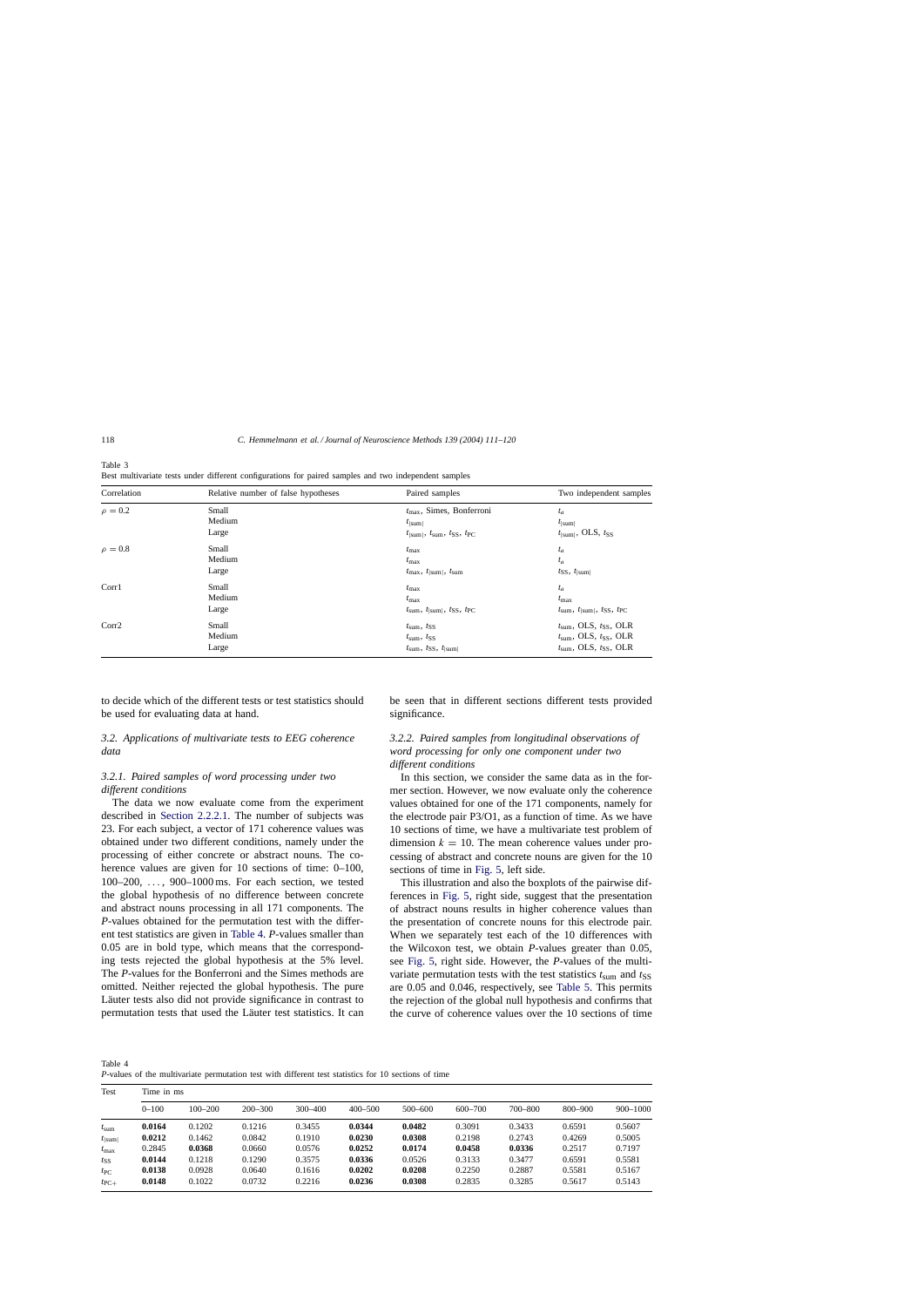<span id="page-8-0"></span>

Fig. 5. Mean coherence values for the electrodes P3 and O1 for abstract and concrete nouns processing (left side) and corresponding boxplots and Wilcoxon test *P*-values of coherence differences (right side).

Table 5

*P*-values of the multivariate permutation test with different test statistics when comparing coherence values of the electrode pair P3/O1 over 10 sections of time

| Test statistics  | $P$ -value |
|------------------|------------|
| $t_{\text{sum}}$ | 0.050      |
| $t_{\text{sum}}$ | 0.062      |
| $t_{\rm max}$    | 0.300      |
| $t_{SS}$         | 0.046      |
| $t_{\rm PC}$     | 0.137      |
| $t_{PC+}$        | 0.058      |
|                  |            |

is significantly higher for abstract nouns than for concrete nouns.

# *3.2.3. Independent samples data of foreign language processing by two different groups*

In this section, we evaluate data of the experiment as described in [Section 2.2.2.2. T](#page-5-0)he aim is to compare coherence values of the language students and the non-language students. Again, for each student a vector of 171 coherence values is given. We have to test the global null hypothesis that the vectors of both groups have the same expectations. The *P*-values of the permutation test with different test statistics are given in Table 6. At the 5% level, we can reject the global null hypothesis of no difference between the two groups with the test statistics  $t_{\text{sum}}$ ,  $t_{\text{sum}}$ ,  $t_{\text{max}}$ ,  $t_{\text{SS}}$ , and  $t_a$ .

Table 6

*P*-values for the multivariate permutation test with different test statistics when comparing coherence values of language and non-language students

| Test statistics  | $P$ -value |
|------------------|------------|
| $t_{\text{sum}}$ | 0.037      |
| $t_{\text{sum}}$ | 0.049      |
| $t_{\rm max}$    | 0.026      |
| $t_{SS}$         | 0.035      |
| $t_{\rm PC}$     | 0.072      |
| $tpC +$          | 0.052      |
| $t_a$            | 0.048      |

#### **4. Discussion**

With multiple endpoints, two different aims are of interest: (1) to test globally whether there is an overall effect when considering all endpoints simultaneously and (2) to provide an efficacy statement for each individual endpoint. We need so-called multivariate or global tests for the first aim and multiple tests for the second aim. In this paper we only deal with multivariate tests. It should be mentioned that multiple tests frequently fail to detect effects for individual endpoints, whereas a multivariate test provides significance. This means that different endpoints may jointly explain a treatment effect when using a multivariate test.

In this paper, we have introduced several multivariate tests with an emphasis on multivariate permutation tests. The computational effort of permutation tests is relatively high. But permutation tests have various advantages. [Good \(2000\)](#page-9-0) states: 'Permutation tests permit us to choose the test statistic best suited to the task at hand'.

All simulation results presented in this paper were obtained under *k*-variate normality. With exponential and log-normal distributions we obtained similar results as with normal distributions. Hence, they are not reported in this paper.

Our investigations of the varying power characteristics showed that among the different multivariate tests or test statistics, no specific one can be determined as the best. It depends, on the correlation structure, on the number of endpoints for which differences exist, on the magnitude of the differences, on the total number of endpoints and on other factors, which test is able to reject the global hypothesis. Thus, prior knowledge concerning the correlation between the components and the relative number of components at which differences exist should be used to find an appropriate multivariate test. Advice and recommendations as to which methods are appropriate can be found in [Table 3](#page-7-0) of [Section](#page-5-0) [3.1.](#page-5-0)

In order to demonstrate the properties of different multivariate tests we applied them to EEG coherence data